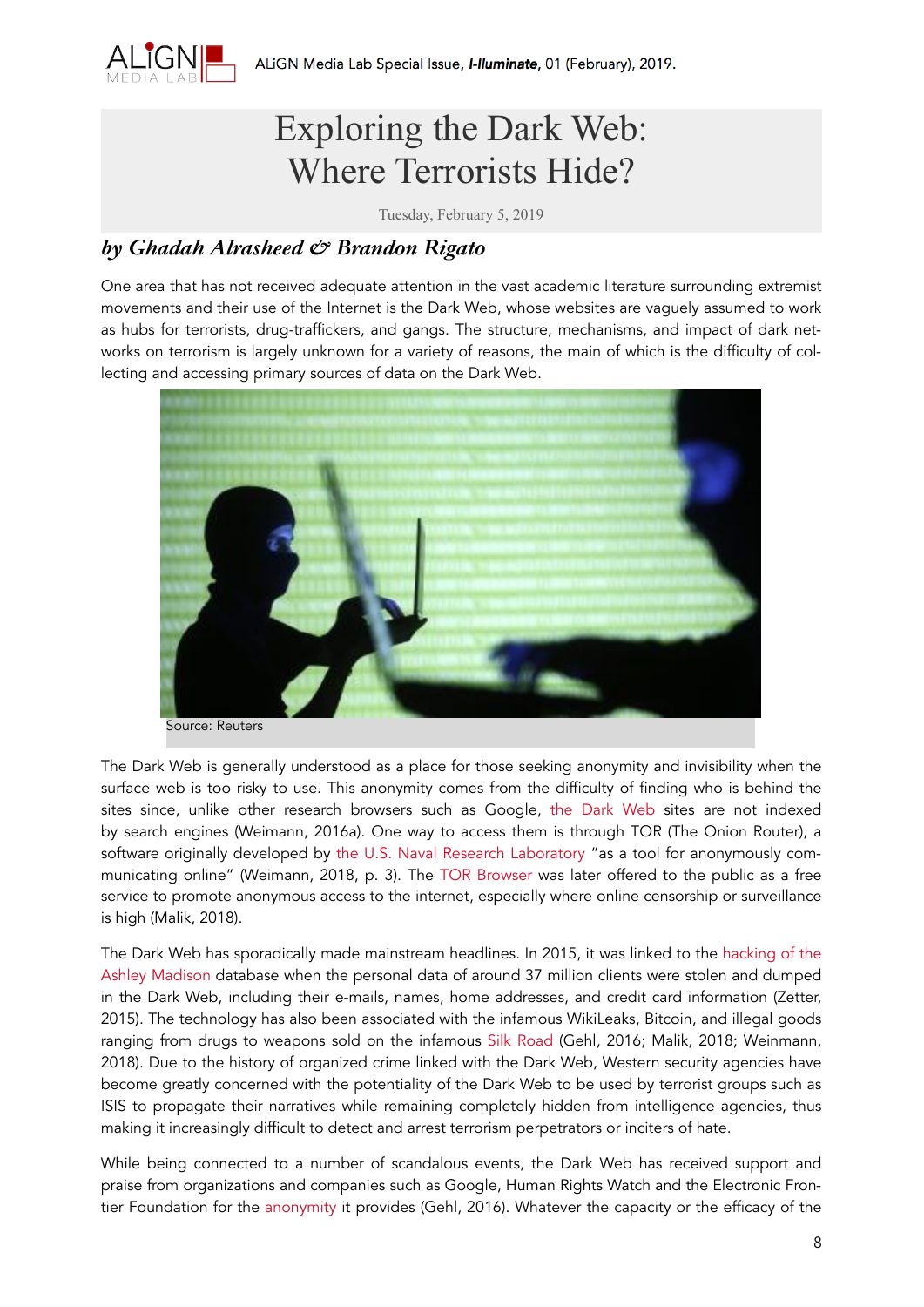

Dark Web in supporting illegal activities or being essential to political struggles, the Dark Web seems to have become infused with power and is symbolically seen as a source of primary effects.

Similar to previous technological developments, the novel anonymity and encryption features of the Dark Web have fuelled fears especially in relation to ideological and political violence. In a [CNN article,](https://www.cnn.com/2015/05/12/politics/pentagon-isis-dark-web-google-internet/index.html) titled as *Pentagon hunts for ISIS on the Dark Web,* Starr and Crawford (2015, May) state, "The U.S. believes ISIS and other potential terrorists are now using the most covert part of the online world to recruit fighters, share intelligence and potentially plan real world attacks."*.* A report prepared by the Defence and Security Accelerator, part of the UK Government's [Defence Science and Technology](https://www.gov.uk/government/organisations/defence-science-and-technology-laboratory)  [Laboratory](https://www.gov.uk/government/organisations/defence-science-and-technology-laboratory) and [Ministry of Defence](https://www.gov.uk/government/organisations/ministry-of-defence) (2018), warns of the threatening possibility of the Dark Net and encrypted technology to aid terrorists or criminals and jeopardize national security. The report, however, remains vague about how and when terrorists used the Dark Web to recruit or operate.

This article is a critical assessment of (scarce) academic research on the terrorist use of the Dark Web and "how" and "if" the Dark Web is used by terrorists as a dissemination or operation tool. It is important to note that there is a small number of resources that tackle the topic. Beside the lack of academic publications on the Dark Web, these resources are often inter-cited, feeding off each other. This gap in academic research on the Dark Web has shrouded the Dark Web in a cloak of mystery and discursively determined it as a place that can only accommodate dark activities. It has also allowed some confusion between the Dark Web and other end-to-end encrypted technology such as the [Telegram](https://telegram.org/) and [Whats](https://www.whatsapp.com/)-[App](https://www.whatsapp.com/). Reviewing the literature on the Dark Web, the main definer of what the Dark Web is or how we can measure its impact is government and security think tanks. On the other hand, the Dark Web has not received much attention from independent academic disciplines and researchers.

Another form of disconnect between researchers studying the dark web is the literal and figurative use of the "dark web" in the field of terrorism. While there is the literal "dark web" that can only be accessed by downloading the TOR browser (Weimann, 2016), researchers such as HscinChun Chen (2012) and Abdullah bin Khaled al-Saud (2017) use the term "Dark Web" in a [figurative sense,](https://www.springer.com/gp/book/9781461415565) denoting online behaviours associated with the darker side of humanity such as organized crime and terrorism. What these academics are exploring is the "dark" activities in the regular web rather than the technical space of the Dark Web itself.

One study on the encrypted Dark Web was conducted by Nakita Malik in 2018, confirming that terrorists use the Dark Web to recruit, radicalize, gain material benefits and hide their communications and propaganda. The main evidence in the article for ISIS's use of the Dark Web as a [propaganda hub](http://henryjacksonsociety.org/wp-content/uploads/2018/04/Terror-in-the-Dark.pdf) was a single website found by the researcher Scot Terban via a message on the *Shamikh* forum (one of ISIS's websites on the regular web). Although this is clear evidence, it is not balanced by a systematic study of the Dark Web's content or a comparative study of such content in the open and Dark webs. The lack of evidence leads one to question the necessity or the practicality of Malik's proposal to found a governmental "regulatory body" to oversee the Dark Web (Malik, 2018).

In Malik's piece (2018), there is evidence of encrypted services such as the Telegram being used to send TOR links amongst ISIS members, as witnessed following the [2015 Paris attacks.](https://www.cnn.com/2015/12/08/europe/2015-paris-terror-attacks-fast-facts/index.html) However, there is no strong evidence of wide-spread adoption of TOR for mainstream distribution of ISIS propaganda, which is different technology than [end-to-end encrypted services.](http://www.academia.edu/9622433/TERROR_IN_THE_DEEP_AND_DARK_WEB) This difference between the two technologies is well described by Dilipraj (2014):

> The conventional encryption softwares were able to encrypt the data payload but failed in hiding the header, whereas Tor is different from previous encryption softwares in a way that it cannot only encrypt the data payload but can also hide the header which is used for routing, thus, erasing the cyber footprint of any communication and creating more privacy, security and anonymity for its users (p.130)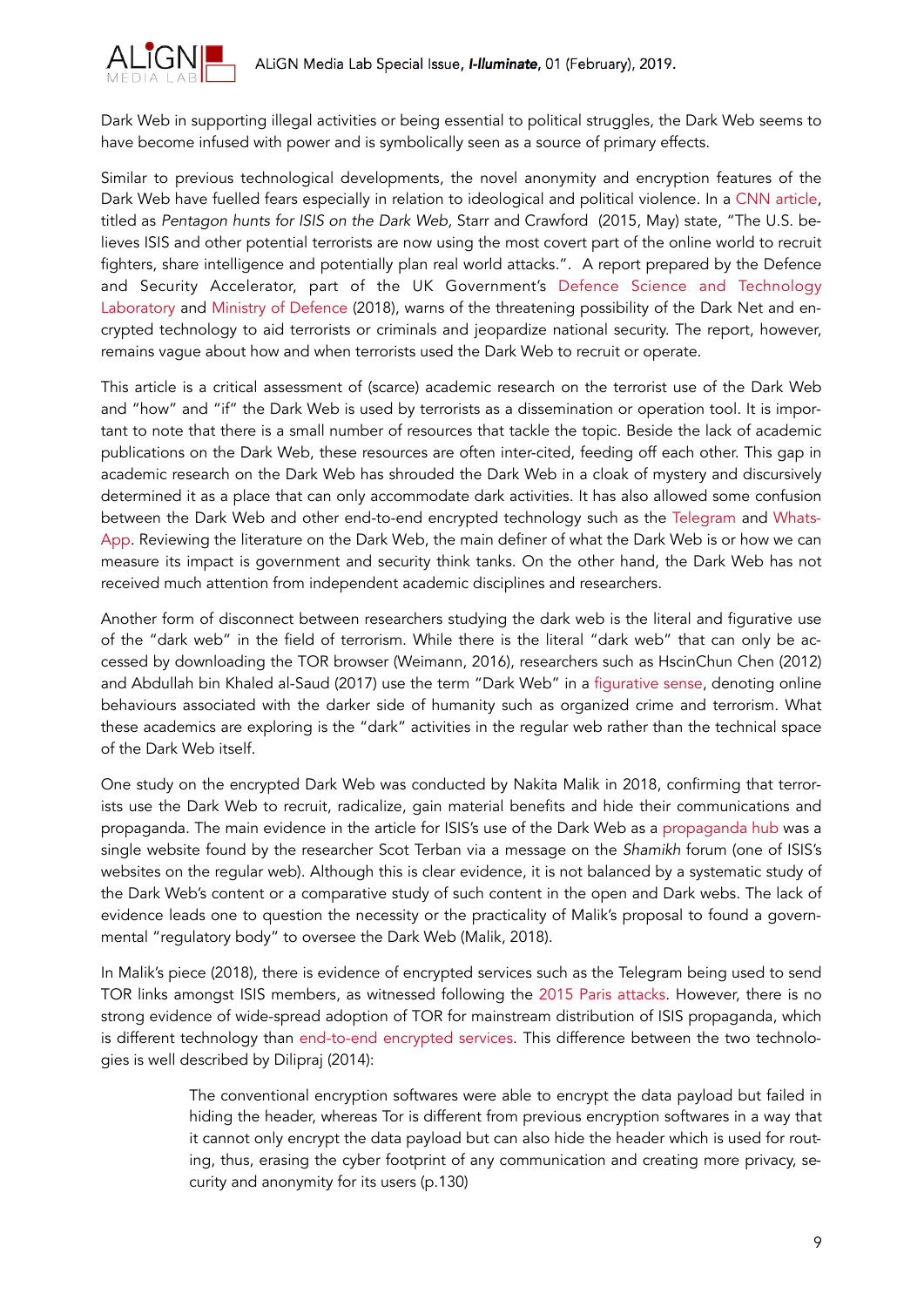

In 2018, Gabriel Weinman published an article, according to which ISIS has turned to the Dark Web following the Paris attacks in 2015 when there was a massive takedown of ISIS accounts. This move, as Weinmann indicates, resulted in the creation of more than 700 Telegram channels. Similar to Malik's piece, there is an interchangeable use of the Dark Web and other encrypted technologies such as the Telegram. Therefore, it is not clear evidence of ISIS's increasing use of the Dark Web for recruitment and propaganda dissemination.

The findings of these studies are usually founded on empirically scarce ones. The only study that is based on rigorous [analysis of the Dark Web's content](https://www.tandfonline.com/doi/full/10.1080/00396338.2016.1142085) is Moore and Rid's paper, which reveals a "nearabsence of Islamic extremism on TOR hidden services" (Moore and Rid, 2016, p. 21). In their scan of hidden-services websites within the Tor network, Moore and Rid collected data through a website crawler and found 2,723 websites that met the criteria of containing illegal content. Among these, the researchers have found only a fewer than a handful of active Islamic extremist sites. While groups such as ISIS tend to use the internet for propaganda and internal communication, both uses have not stabilized on the Dark Web. Moore and Rid explain that the reason that the Dark Web is not commonly used by ISIS mass-spreading of violence is because of the Dark Web's limited reach and its unsustainability as a way of communication.

The conclusion of Moore and Rid's study contradicts the work of many who suggest that the Dark Web is a safe haven for terrorists and an effective tool for their communications. While it is true that there is apparent and clear evidence of terrorists (like other criminals) utilizing the Dark Web for transfer of funds using the Bitcoin (Weinmann, 2018 & Malik, 2018), there is less consistent substation of the argument that the Dark Web is an ideological or discursive hotbed for terrorists and groups such as ISIS.

Robert Gehl refers this unreasonable fear of the Dark Web to moral panics associated with the internet over the past 35 years. We, similarly, argue that tech-deterministic understandings of new technologies in previous eras have constituted "a historical prior" that determines discourses and extends technological utopian/dystopian discourses to newer technologies. Discourses on the internet, therefore, tend to cluster around "liberating" or "threatening" rhetoric. It is not surprising to find such rhetoric recurring with the development of the Dark Web.

## *Works Cited:*

- Abdullah bin Khaled al–Saud. (2017). The tranquility campaign: A beacon of light in the dark world wide web. *Perspectives on Terrorism, 11*(2), 58-64. <http://www.terrorismanalysts.com/pt/index.php/pot/article/view/596>
- Chen, H. (2012). *Dark web: Exploring and data mining the dark side of the web.* New York, NY. [https://](https://www.springer.com/gp/book/9781461415565) [www.springer.com/gp/book/9781461415565](https://www.springer.com/gp/book/9781461415565)
- Defense and Security Accelerator (2018). Future technology trends in security. Retrieved from [https://assets.publish](https://assets.publishing.service.gov.uk/government/uploads/system/uploads/attachment_data/file/728113/Future_trends_research_V6.pdf)[ing.service.gov.uk/government/uploads/system/uploads/attachment\\_data/file/728113/Future\\_trends\\_re](https://assets.publishing.service.gov.uk/government/uploads/system/uploads/attachment_data/file/728113/Future_trends_research_V6.pdf)[search\\_V6.pdf](https://assets.publishing.service.gov.uk/government/uploads/system/uploads/attachment_data/file/728113/Future_trends_research_V6.pdf)
- Dilipraj, E. (2014). Terror in the Deep and Dark Web. *Air Power Journal* 9 (3), 121-140. [http://www.academia.edu/](http://www.academia.edu/9622433/TERROR_IN_THE_DEEP_AND_DARK_WEB) [9622433/TERROR\\_IN\\_THE\\_DEEP\\_AND\\_DARK\\_WEB](http://www.academia.edu/9622433/TERROR_IN_THE_DEEP_AND_DARK_WEB)
- Gehl, R. W. (2016). Power/freedom on the dark web: A digital ethnography of the dark web social network. *New Media & Society, 18*(7), 1219-1235. Retrieved from [https://www.researchgate.net/publication/](https://www.researchgate.net/publication/280025737_Powerfreedom_on_the_dark_web_A_digital_ethnography_of_the_Dark_Web_Social_Network) [280025737\\_Powerfreedom\\_on\\_the\\_dark\\_web\\_A\\_digital\\_ethnography\\_of\\_the\\_Dark\\_Web\\_Social\\_Network](https://www.researchgate.net/publication/280025737_Powerfreedom_on_the_dark_web_A_digital_ethnography_of_the_Dark_Web_Social_Network)
- Jardine, E., & Centre for International Governance Innovation (2015). *The dark web dilemma: Tor, anonymity and online policing*. Waterloo, Ontario: Centre for International Governance Innovation. Retrieved from [https://](https://www.cigionline.org/sites/default/files/no.21.pdf) [www.cigionline.org/sites/default/files/no.21.pdf](https://www.cigionline.org/sites/default/files/no.21.pdf)
- Malik, N. (2018). Terror in the dark: How terrorists use encryption, the Darknet, And cryptocurrencies. The Henry Jackson Society. Retrieved from [http://henryjacksonsociety.org/wp-content/uploads/2018/04/Terror-in-the-](http://henryjacksonsociety.org/wp-content/uploads/2018/04/Terror-in-the-Dark.pdf)[Dark.pdf](http://henryjacksonsociety.org/wp-content/uploads/2018/04/Terror-in-the-Dark.pdf)
- Moore, D. & Rid, T. (2016). Cryptopolitik and the Darknet. *Survival: Global Politics and Strategy, 58*(1). Retrieved from <https://www.tandfonline.com/doi/full/10.1080/00396338.2016.1142085>
- Starr, B. & Crawford, J. (2015, May). Pentagon hunts for Isis on the secret internet. *CNN*. Retrieved from [https://](https://www.cnn.com/2015/05/12/politics/pentagon-isis-dark-web-google-internet/index.html) [www.cnn.com/2015/05/12/politics/pentagon-isis-dark-web-google-internet/index.html](https://www.cnn.com/2015/05/12/politics/pentagon-isis-dark-web-google-internet/index.html)